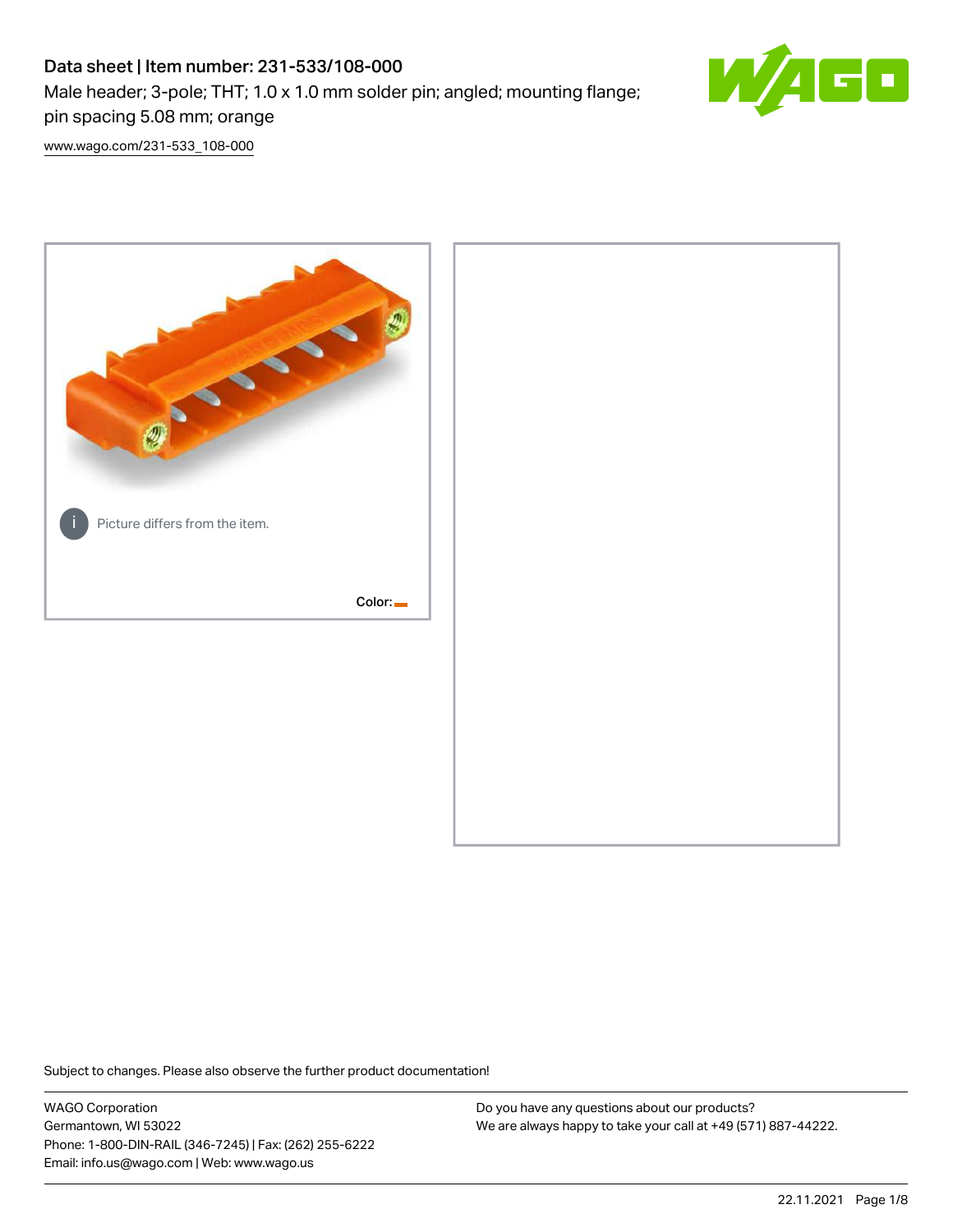

#### Dimensions in mm

 $L_1$  = (pole no. x pin spacing) + 5.4 mm

 $L_2$  = (pole no. x pin spacing) + 10 mm

#### Item description

- $\blacksquare$ Horizontal or vertical PCB mounting via straight or angled solder pins
- $\blacksquare$ Pin cross-section: 1 x 1 mm
- $\blacksquare$ With coding fingers

Subject to changes. Please also observe the further product documentation!

WAGO Corporation Germantown, WI 53022 Phone: 1-800-DIN-RAIL (346-7245) | Fax: (262) 255-6222 Email: info.us@wago.com | Web: www.wago.us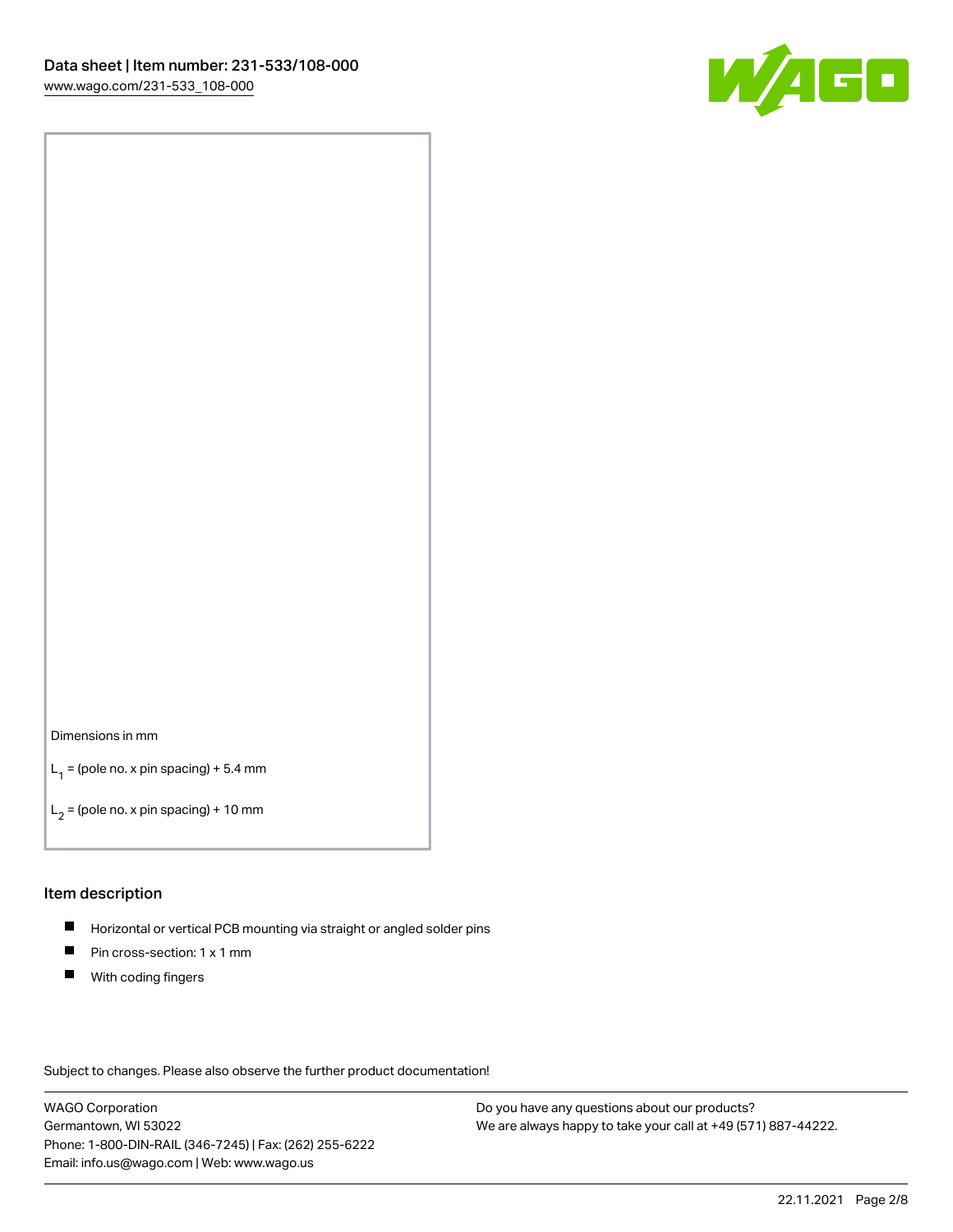

## Data Notes

| Safety information 1 | The <i>MCS – MULTI CONNECTION SYSTEM</i> includes connectors<br>without breaking capacity in accordance with DIN EN 61984. When<br>used as intended, these connectors must not be connected<br>/disconnected when live or under load. The circuit design should<br>ensure header pins, which can be touched, are not live when<br>unmated. |
|----------------------|--------------------------------------------------------------------------------------------------------------------------------------------------------------------------------------------------------------------------------------------------------------------------------------------------------------------------------------------|
| Variants:            | Other pole numbers<br>3.8 mm pin projection for male headers with straight solder pins<br>Gold-plated or partially gold-plated contact surfaces<br>Other versions (or variants) can be requested from WAGO Sales or<br>configured at https://configurator.wago.com/                                                                        |

## Electrical data

## IEC Approvals

| Ratings per                 | IEC/EN 60664-1                                            |
|-----------------------------|-----------------------------------------------------------|
| Rated voltage (III / 3)     | 320 V                                                     |
| Rated surge voltage (III/3) | 4 <sub>kV</sub>                                           |
| Rated voltage (III/2)       | 320 V                                                     |
| Rated surge voltage (III/2) | 4 <sub>kV</sub>                                           |
| Nominal voltage (II/2)      | 630 V                                                     |
| Rated surge voltage (II/2)  | 4 <sub>kV</sub>                                           |
| Rated current               | 12A                                                       |
| Legend (ratings)            | (III / 2) ≙ Overvoltage category III / Pollution degree 2 |

## UL Approvals

| Approvals per                  | UL 1059 |
|--------------------------------|---------|
| Rated voltage UL (Use Group B) | 300 V   |
| Rated current UL (Use Group B) | 10 A    |
| Rated voltage UL (Use Group D) | 300 V   |
| Rated current UL (Use Group D) | 10 A    |

## Ratings per UL

| Rated voltage UL 1977 | 600 V |
|-----------------------|-------|
| Rated current UL 1977 |       |

Subject to changes. Please also observe the further product documentation!

| <b>WAGO Corporation</b>                                | Do you have any questions about our products?                 |
|--------------------------------------------------------|---------------------------------------------------------------|
| Germantown, WI 53022                                   | We are always happy to take your call at +49 (571) 887-44222. |
| Phone: 1-800-DIN-RAIL (346-7245)   Fax: (262) 255-6222 |                                                               |
| Email: info.us@wago.com   Web: www.wago.us             |                                                               |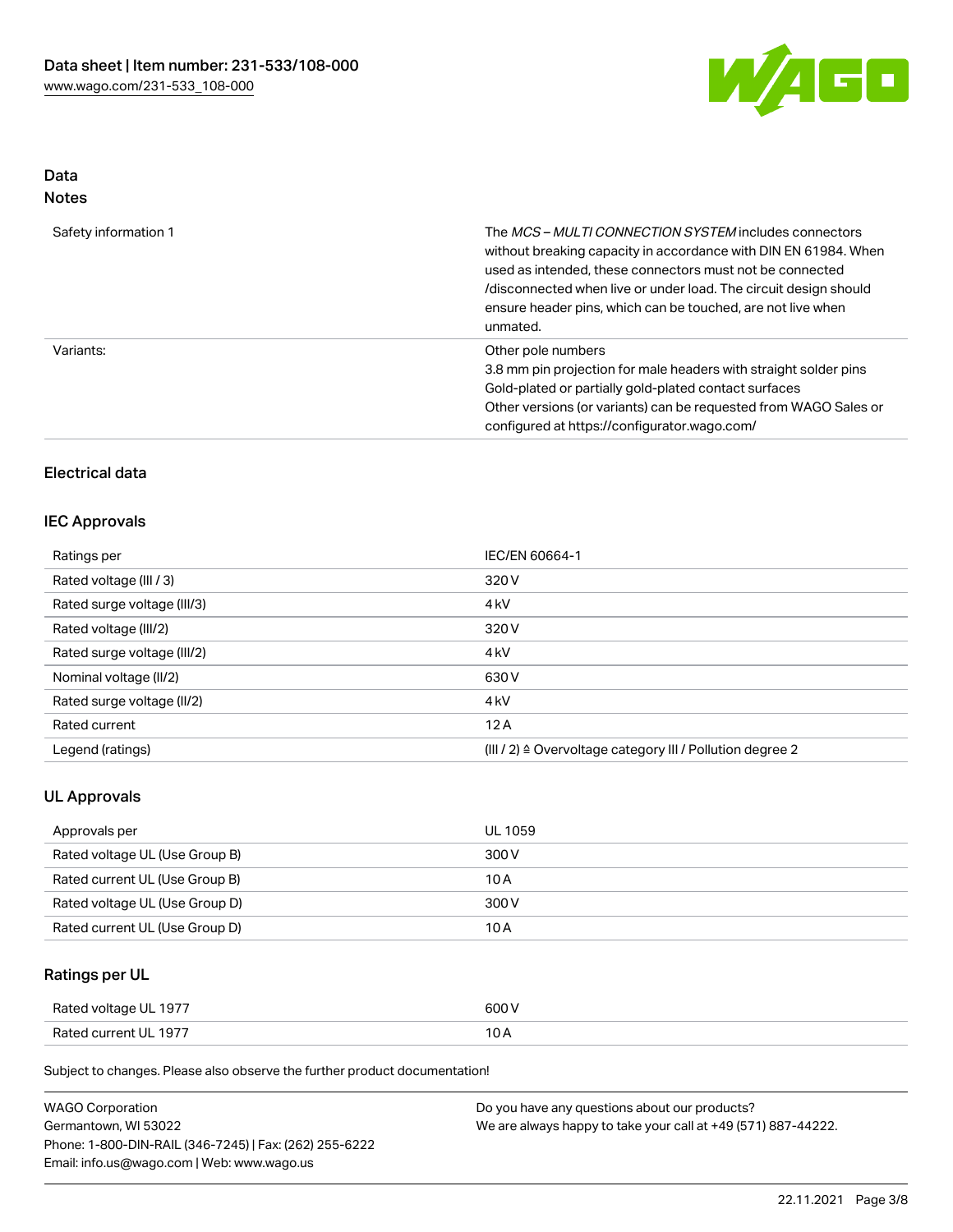

### CSA Approvals

| Approvals per                   | <b>CSA</b>            |
|---------------------------------|-----------------------|
| Rated voltage CSA (Use Group B) | 300 V                 |
| Rated current CSA (Use Group B) | 10A                   |
| Rated voltage CSA (Use Group D) | 300 V                 |
| Rated current CSA (Use Group D) | 10 A                  |
| <b>Connection data</b>          |                       |
| Total number of potentials      | 3                     |
| Number of connection types      | $\mathbf{1}$          |
| Number of levels                | $\mathbf{1}$          |
| <b>Connection 1</b>             |                       |
| Number of poles                 | 3                     |
| Physical data                   |                       |
| Pin spacing                     | 5.08 mm / 0.2 inch    |
| Width                           | 25.24 mm / 0.994 inch |
| Height                          | 12.2 mm / 0.48 inch   |
|                                 |                       |

| Pin spacing                          | 5.08 mm / 0.2 inch         |
|--------------------------------------|----------------------------|
| Width                                | 25.24 mm / 0.994 inch      |
| Height                               | 12.2 mm / 0.48 inch        |
| Height from the surface              | 8.4 mm / 0.331 inch        |
| Depth                                | 12 mm / 0.472 inch         |
| Solder pin length                    | $3.8 \,\mathrm{mm}$        |
| Solder pin dimensions                | $1 \times 1$ mm            |
| Drilled hole diameter with tolerance | $1.4$ <sup>(+0.1)</sup> mm |

## Plug-in connection

| Contact type (pluggable connector) | Male connector/plug |
|------------------------------------|---------------------|
| Connector (connection type)        | for PCB             |
| Mismating protection               | No                  |
| Mating direction to the PCB        | ∩°                  |
| Locking of plug-in connection      | Threaded flange     |

## PCB contact

| PCB Contact            |                                          |
|------------------------|------------------------------------------|
| Solder pin arrangement | over the entire male connector (in-line) |

Subject to changes. Please also observe the further product documentation!

| <b>WAGO Corporation</b>                                | Do you have any questions about our products?                 |
|--------------------------------------------------------|---------------------------------------------------------------|
| Germantown, WI 53022                                   | We are always happy to take your call at +49 (571) 887-44222. |
| Phone: 1-800-DIN-RAIL (346-7245)   Fax: (262) 255-6222 |                                                               |
| Email: info.us@wago.com   Web: www.wago.us             |                                                               |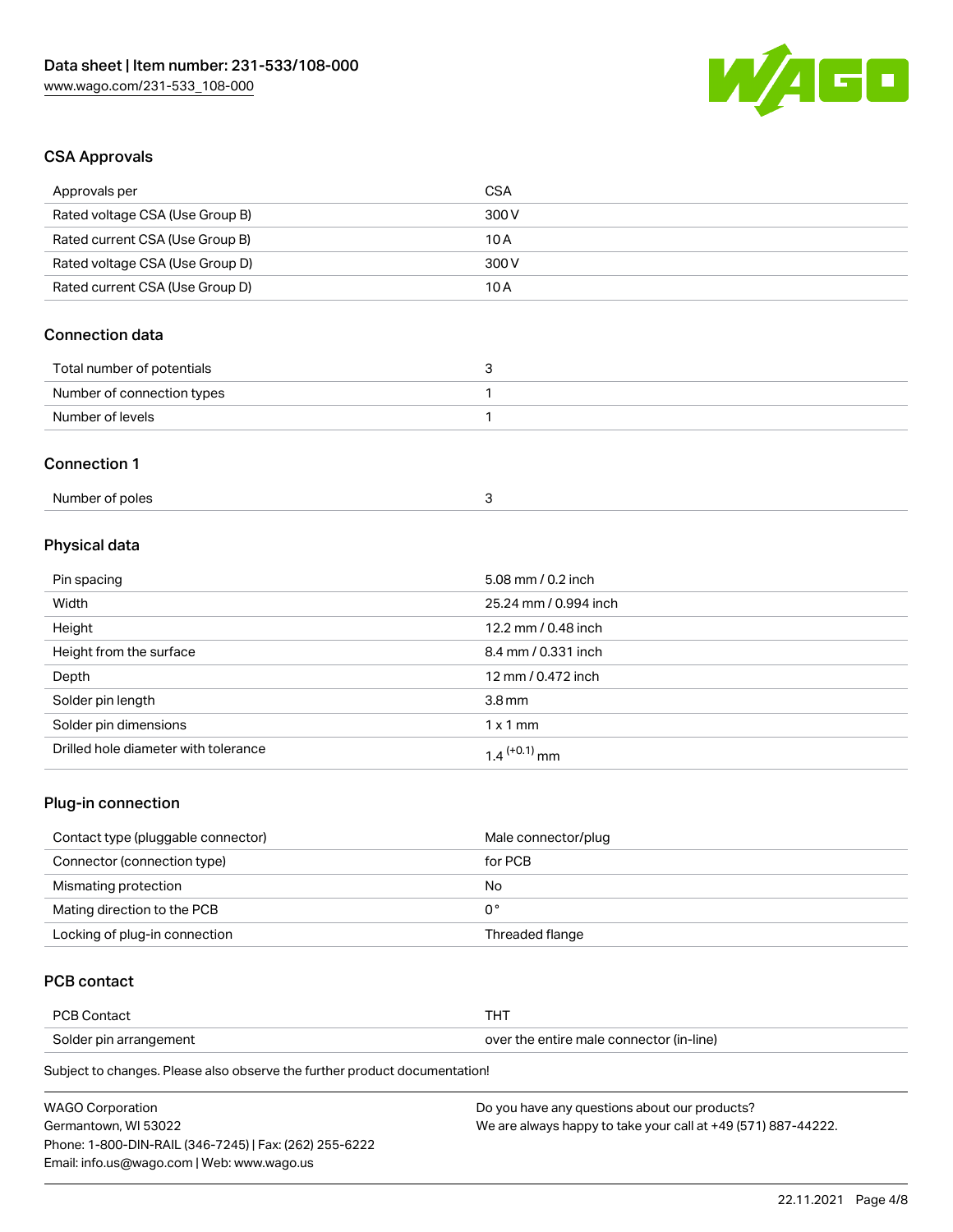

#### Number of solder pins per potential 1

#### Material data

| Color                       | orange                                 |
|-----------------------------|----------------------------------------|
| Material group              |                                        |
| Insulation material         | Polyamide (PA66)                       |
| Flammability class per UL94 | V <sub>0</sub>                         |
| Contact material            | Electrolytic copper (E <sub>Cu</sub> ) |
| Contact plating             | tin-plated                             |
| Fire load                   | 0.032 MJ                               |
| Weight                      | 1.8 <sub>g</sub>                       |

### Environmental requirements

Limit temperature range  $-60...+100 °C$ 

#### Commercial data

| Product Group         | 3 (Multi Conn. System) |
|-----------------------|------------------------|
| PU (SPU)              | 200 Stück              |
| Packaging type        | box                    |
| Country of origin     | PL                     |
| <b>GTIN</b>           | 4044918866828          |
| Customs tariff number | 8536694040             |

### Approvals / Certificates

#### Country specific Approvals

| Logo               | Approval                                            | <b>Additional Approval Text</b> | Certificate<br>name |
|--------------------|-----------------------------------------------------|---------------------------------|---------------------|
|                    | <b>CB</b><br><b>DEKRA Certification B.V.</b>        | IEC 61984                       | NL-39756            |
|                    | <b>CSA</b><br>DEKRA Certification B.V.              | C <sub>22.2</sub>               | 1466354             |
| EMA<br><b>NEUR</b> | <b>KEMA/KEUR</b><br><b>DEKRA Certification B.V.</b> | EN 61984                        | 2190761.01          |

Subject to changes. Please also observe the further product documentation!

| <b>WAGO Corporation</b>                                | Do you have any questions about our products?                 |  |
|--------------------------------------------------------|---------------------------------------------------------------|--|
| Germantown, WI 53022                                   | We are always happy to take your call at +49 (571) 887-44222. |  |
| Phone: 1-800-DIN-RAIL (346-7245)   Fax: (262) 255-6222 |                                                               |  |
| Email: info.us@wago.com   Web: www.wago.us             |                                                               |  |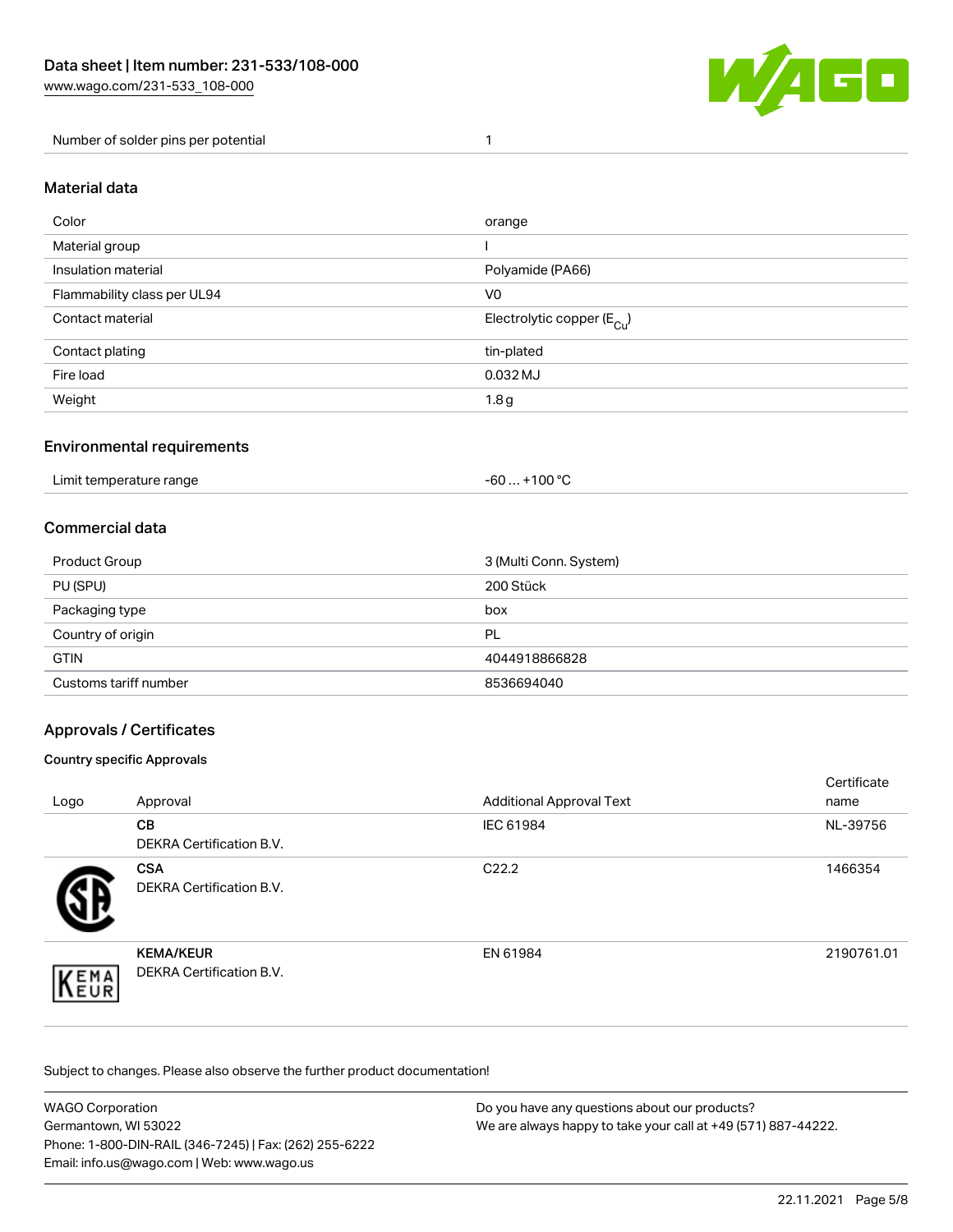

#### Ship Approvals

| Logo                     | Approval                  | <b>Additional Approval Text</b> | Certificate<br>name |
|--------------------------|---------------------------|---------------------------------|---------------------|
| 9                        | BV<br>Bureau Veritas S.A. | IEC 60998                       | 11915/D0<br>BV      |
| <b>BUREAU</b><br>VERITAS |                           |                                 |                     |

#### UL-Approvals

| Logo | Approval                                    | <b>Additional Approval Text</b> | Certificate<br>name |
|------|---------------------------------------------|---------------------------------|---------------------|
| 8    | UL<br>UL International Germany GmbH         | <b>UL 1977</b>                  | E45171              |
| J    | <b>UR</b><br>Underwriters Laboratories Inc. | <b>UL 1059</b>                  | E45172              |

#### Counterpart

| Item no.231-303/107-000<br>Female plug; 3-pole; screw interlocking flange; 12 AWG max; pin spacing 5.08 mm; 1 conductor per<br>pole; orange                                        | www.wago.com/231-303<br>/107-000  |
|------------------------------------------------------------------------------------------------------------------------------------------------------------------------------------|-----------------------------------|
| Item no.231-2304/107-000<br>2-conductor female connector; Push-in CAGE CLAMP®; 2.5 mm <sup>2</sup> ; Pin spacing 5.08 mm; 4-pole; Screw<br>flange; $2,50$ mm <sup>2</sup> ; orange | www.wago.com/231-2304<br>/107-000 |
| Item no.2231-303/107-000<br>Female plug; 3-pole; push-button; screw flange; 12 AWG max; pin spacing 5.08 mm; 1-conductor per<br>pole; orange                                       | www.wago.com/2231-303<br>/107-000 |

#### Optional accessories

#### Coding

| Intermediate plate |                                                                  |                      |  |
|--------------------|------------------------------------------------------------------|----------------------|--|
|                    | Item no.: 231-500<br>Spacer; for formation of groups; light gray | www.wago.com/231-500 |  |
| Coding             |                                                                  |                      |  |
|                    | Item no.: 231-129<br>Coding key; snap-on type; light gray        | www.wago.com/231-129 |  |

Subject to changes. Please also observe the further product documentation!

WAGO Corporation Germantown, WI 53022 Phone: 1-800-DIN-RAIL (346-7245) | Fax: (262) 255-6222 Email: info.us@wago.com | Web: www.wago.us Do you have any questions about our products? We are always happy to take your call at +49 (571) 887-44222.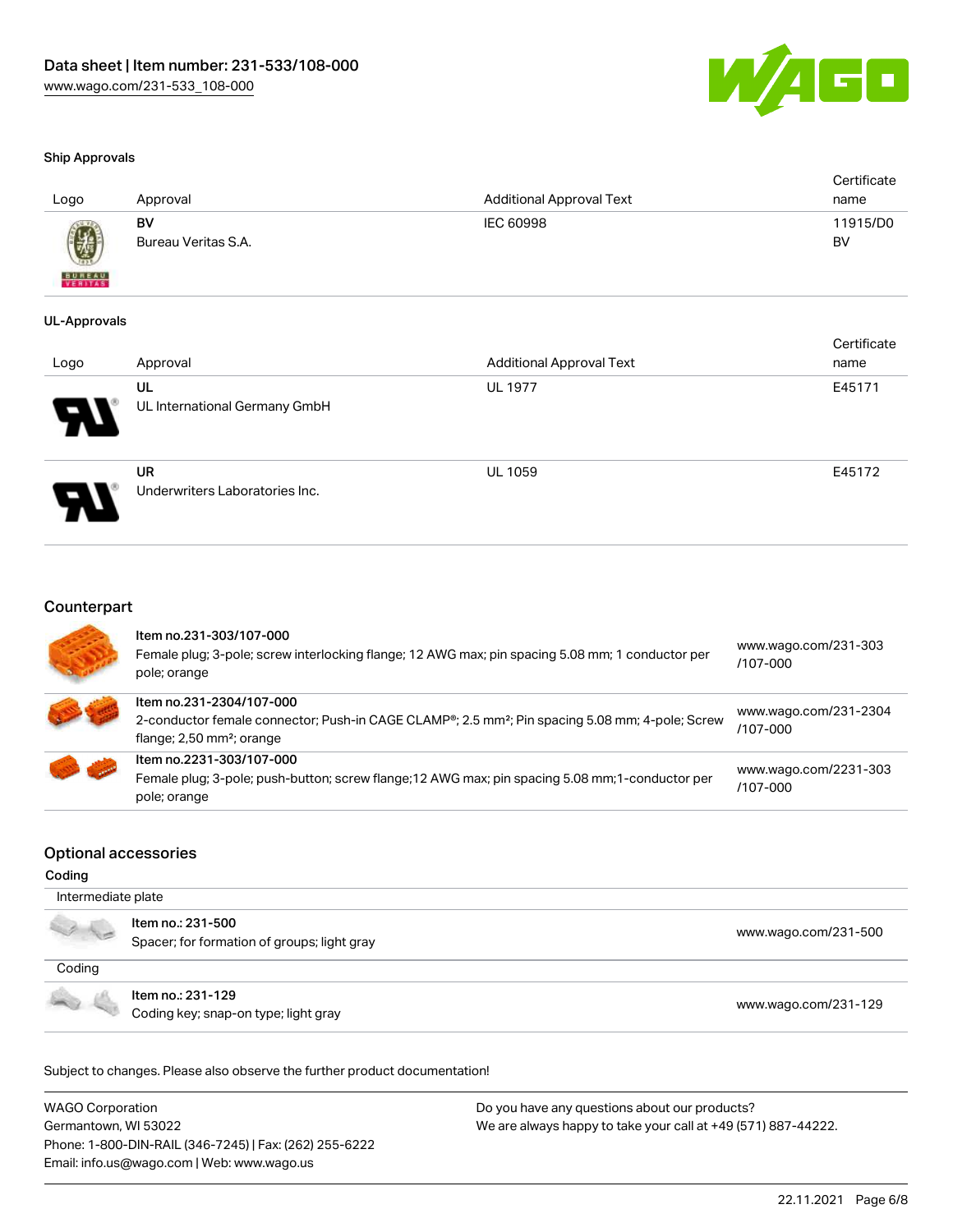

#### Downloads Documentation

|  |  |  | Documentation |  |  |
|--|--|--|---------------|--|--|
|  |  |  |               |  |  |

| <b>Additional Information</b><br>Technical explanations                                                                                                                | 2019 Apr 3 | pdf<br>2.0 MB | Download |
|------------------------------------------------------------------------------------------------------------------------------------------------------------------------|------------|---------------|----------|
|                                                                                                                                                                        |            |               |          |
| <b>CAD files</b>                                                                                                                                                       |            |               |          |
| CAD data                                                                                                                                                               |            |               |          |
| 2D/3D Models 231-533/108-000                                                                                                                                           |            | <b>URL</b>    | Download |
| <b>CAE</b> data                                                                                                                                                        |            |               |          |
| EPLAN Data Portal 231-533/108-000                                                                                                                                      |            | <b>URL</b>    | Download |
| ZUKEN Portal 231-533/108-000                                                                                                                                           |            | <b>URL</b>    | Download |
| EPLAN Data Portal 231-533/108-000                                                                                                                                      |            | URL           | Download |
| <b>PCB Design</b>                                                                                                                                                      |            |               |          |
| Symbol and Footprint 231-533/108-000                                                                                                                                   |            | URL           | Download |
| CAx data for your PCB design, consisting of "schematic symbols and PCB footprints",<br>allow easy integration of the WAGO component into your development environment. |            |               |          |
| Supported formats:                                                                                                                                                     |            |               |          |
| Accel EDA 14 & 15<br>ш                                                                                                                                                 |            |               |          |
| ш<br>Altium 6 to current version                                                                                                                                       |            |               |          |
| Cadence Allegro                                                                                                                                                        |            |               |          |
| $\blacksquare$<br>DesignSpark                                                                                                                                          |            |               |          |
| $\blacksquare$<br>Eagle Libraries                                                                                                                                      |            |               |          |
| KiCad                                                                                                                                                                  |            |               |          |
| H<br>Mentor Graphics BoardStation                                                                                                                                      |            |               |          |
| Mentor Graphics Design Architect<br>ш                                                                                                                                  |            |               |          |
| Mentor Graphics Design Expedition 99 and 2000                                                                                                                          |            |               |          |
| OrCAD 9.X PCB and Capture<br>Ш                                                                                                                                         |            |               |          |
| PADS PowerPCB 3, 3.5, 4.X, and 5.X                                                                                                                                     |            |               |          |
| ш<br>PADS PowerPCB and PowerLogic 3.0                                                                                                                                  |            |               |          |
| PCAD 2000, 2001, 2002, 2004, and 2006<br>ш                                                                                                                             |            |               |          |
| Subject to changes. Please also observe the further product documentation!                                                                                             |            |               |          |